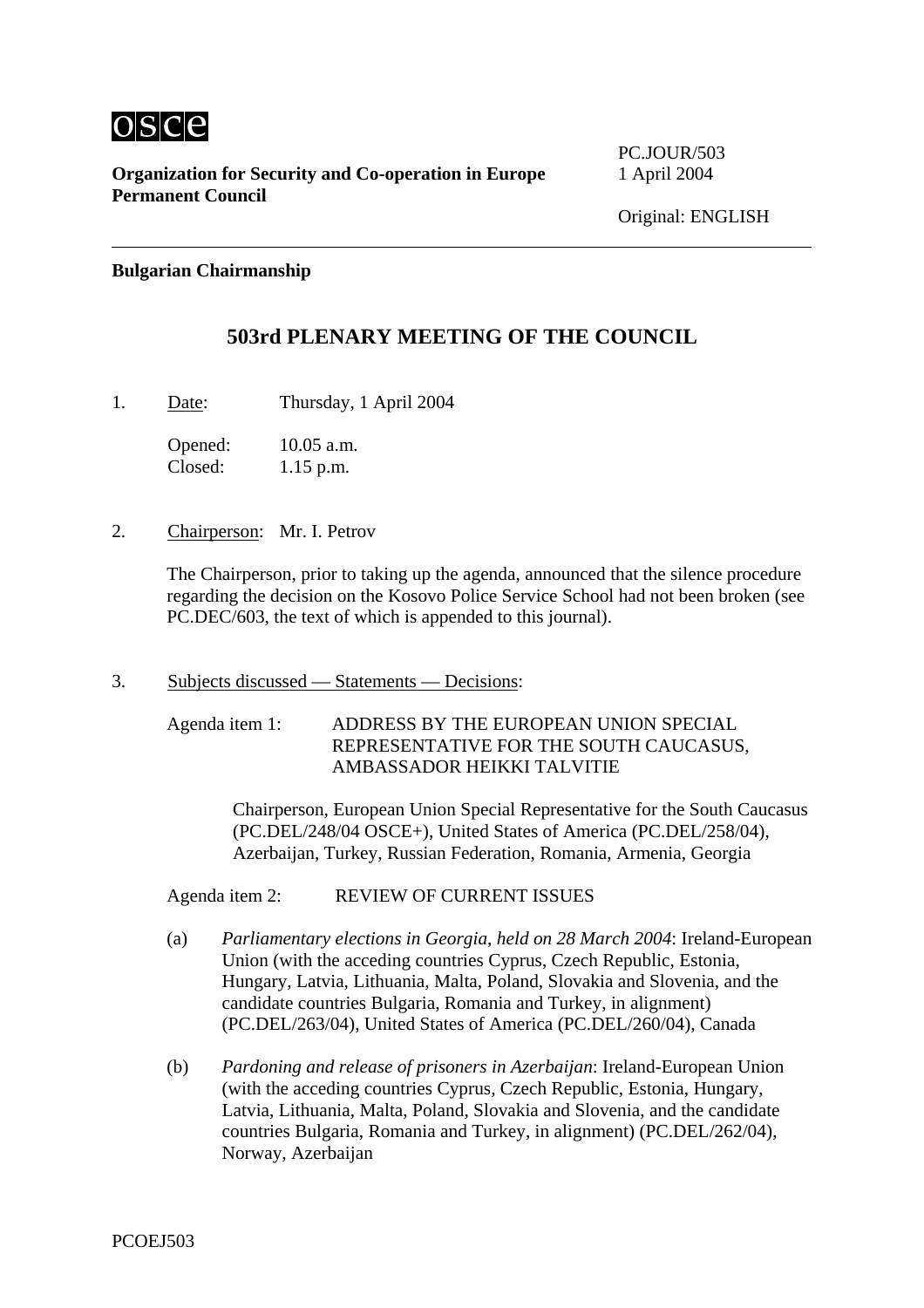- (c) *Events at the office of the Helsinki Committee for Human Rights in Serbia, Serbia and Montenegro*: Ireland-European Union (with the acceding countries Cyprus, Czech Republic, Estonia, Hungary, Latvia, Lithuania, Malta, Poland, Slovakia and Slovenia, and the candidate countries Bulgaria, Romania and Turkey, in alignment) (PC.DEL/265/04), Canada, Serbia and Montenegro, Chairperson
- (d) *Amendments to the Latvian law on citizens of the former USSR*: Russian Federation, Latvia (PC.DEL/269/04)
- (e) *Enlargement of the North Atlantic Treaty Organization*: Slovakia (also on behalf of Bulgaria, Estonia, Latvia, Lithuania, Romania and Slovenia) (PC.DEL/256/04), Albania (also on behalf of Croatia and the former Yugoslav Republic of Macedonia) (PC.DEL/255/04), Russian Federation, Belarus (PC.DEL/268/04)
- (f) *Destruction of anti-personnel landmines and implementation of Article 4 of the Ottawa Convention by Tajikistan*: Tajikistan, Canada, Switzerland, Norway, Kyrgyzstan
- (g) *Amendments to the criminal code of Kyrgyzstan*: Kyrgyzstan (PC.DEL/257/04)
- (h) *Closure of the "Sputnik" refugee camp in Ingushetia, Russian Federation*: United States of America (PC.DEL/261/04), Russian Federation
- (i) *Media situation in Armenia*: Ireland-European Union (with the acceding countries Cyprus, Czech Republic, Estonia, Hungary, Latvia, Lithuania, Malta, Poland, Slovakia and Slovenia, and the candidate countries Bulgaria, Romania and Turkey, in alignment) (PC.DEL/267/04), Armenia, Russian Federation, Netherlands, Ireland-European Union, Chairperson, Belarus
- (j) *Recent terrorist attacks in Uzbekistan*: Ireland-European Union (with the acceding countries Cyprus, Czech Republic, Estonia, Hungary, Latvia, Lithuania, Malta, Poland, Slovakia and Slovenia, and the candidate countries Bulgaria, Romania and Turkey, in alignment) (PC.DEL/266/04), Chairperson, Norway, Turkey, Turkmenistan, Kyrgyzstan, Uzbekistan, Ukraine (also on behalf of Azerbaijan, Georgia and Moldova)

Agenda item 3: OSCE MISSION TO GEORGIA

Head of the OSCE Mission to Georgia (PC.FR/9/04 Restr.), Ireland-European Union (with the acceding countries Cyprus, Czech Republic, Estonia, Hungary, Latvia, Lithuania, Malta, Poland, Slovakia and Slovenia, and the candidate countries Bulgaria, Romania and Turkey, in alignment) (PC.DEL/264/04), United States of America (PC.DEL/259/04), Norway, Switzerland, Ukraine (also on behalf of Azerbaijan and Moldova), Russian Federation, Armenia, Canada, Georgia (PC.DEL/270/04 Restr.), Chairperson